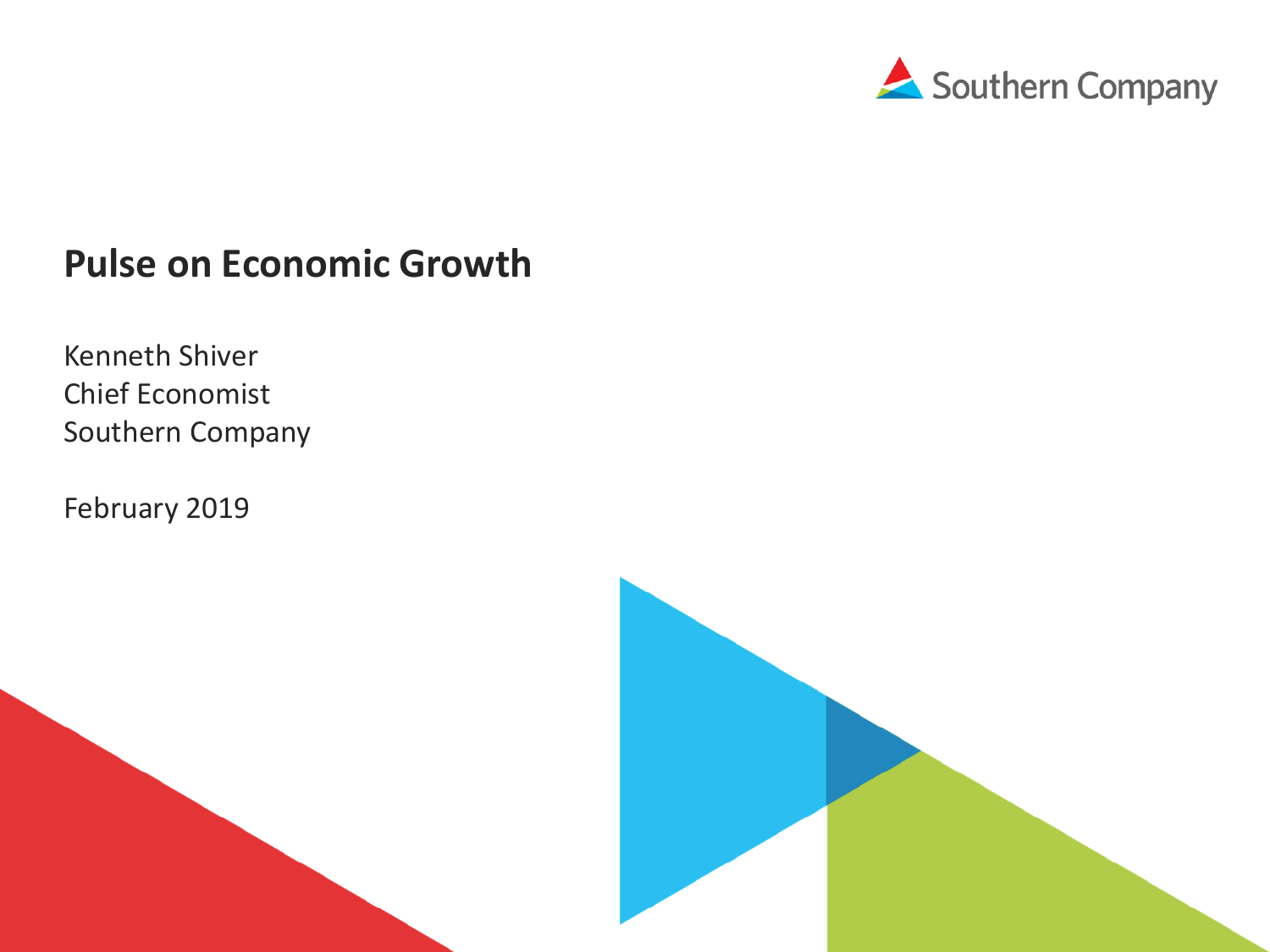# **Cautionary Note Regarding Forward-Looking Statements**

Certain information contained in this presentation is forward‐looking information based on current expectations and plans that involve risks and uncertainties. Forward‐looking information includes, among other things, statements concerning the economy and economic growth. Southern Company cautions that there are certain factors that can cause actual results to differ materially from the forward-looking information that has been provided. The reader is cautioned not to put undue reliance on this forward-looking information, which is not a guarantee of future performance and is subject to a number of uncertainties and other factors, many of which are outside the control of Southern Company and its subsidiaries; accordingly, there can be no assurance that such suggested results will be realized. The following factors, in addition to those discussed in Southern Company's and its subsidiaries' Annual Reports on Form 10‐K for the year ended December 31, 2017, and its Quarterly Report on Form 10-Q for the quarter ended September 30, 2018, and subsequent securities filings, could cause actual results to differ materially from management expectations as suggested by such forward‐looking information: the impact of recent and future federal and state regulatory changes, and also changes in tax and other laws and regulations to which Southern Company and its subsidiaries are subject, as well as changes in application of existing laws and regulations; the uncertainty surrounding the federal tax reform legislation, including implementing regulations and Internal Revenue Service interpretations, actions that may be taken in response by regulatory authorities, and its impact, if any, on the credit ratings of Southern Company and its subsidiaries; variations in demand for electricity and natural gas, including those relating to weather, the general economy, population and business growth (and declines), the effects of energy conservation and efficiency measures and any potential economic impacts resulting from federal fiscal decisions; effects of inflation, interest rate fluctuations and financial market conditions and the results of financing efforts. Southern Company and its subsidiaries expressly disclaim any obligation to update any forward‐looking information.

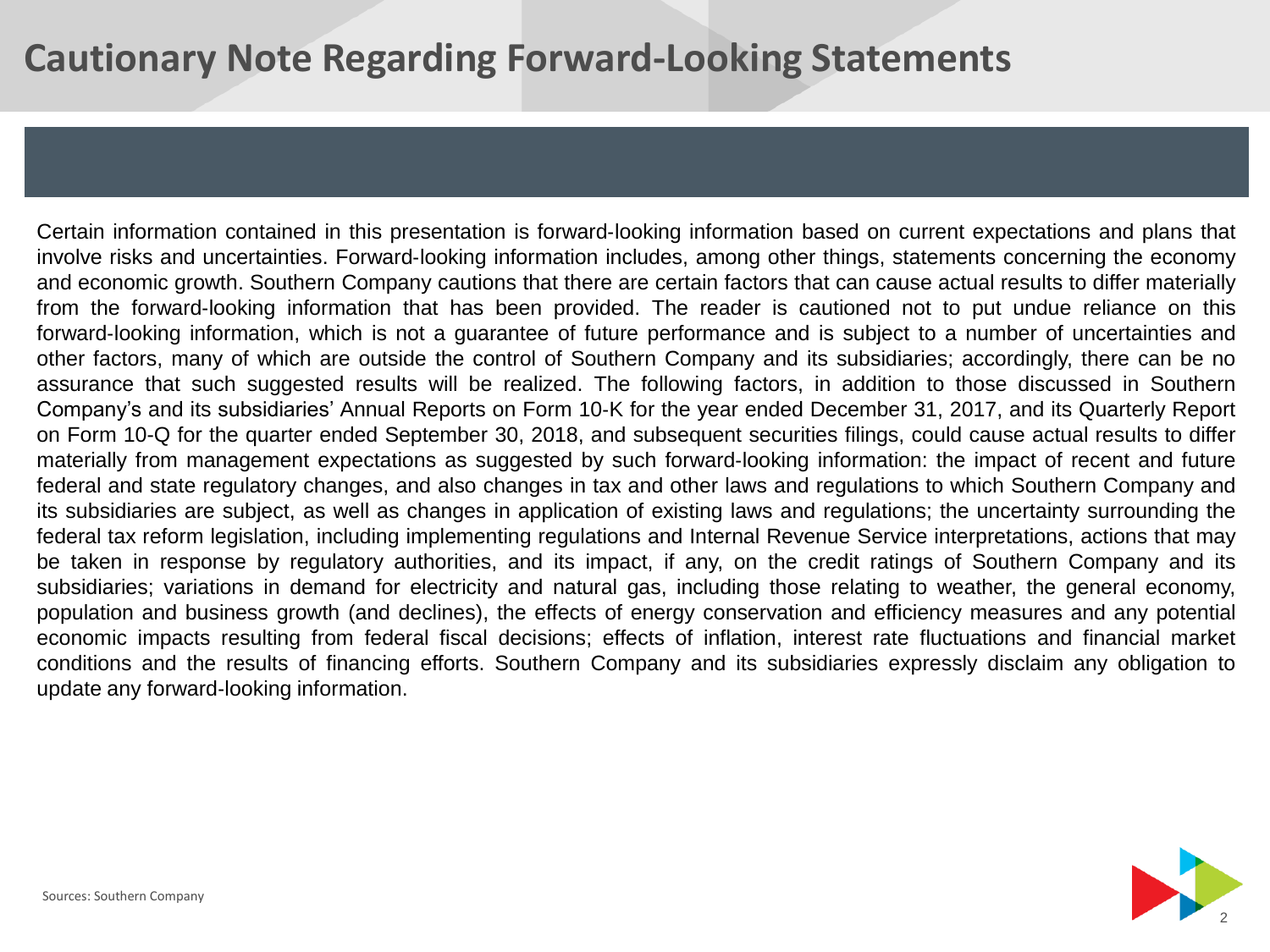# Building the Future of Energy



Southern Company (NYSE: SO) is America's premier energy company, with 46,000 MW of generating capacity and 1,500 billion cubic feet of combined natural gas consumption and throughput volume serving 9 million customers through its subsidiaries. Operations include nearly 200,000 miles of electric transmission and distribution lines and more than 80,000 miles of natural gas pipeline.

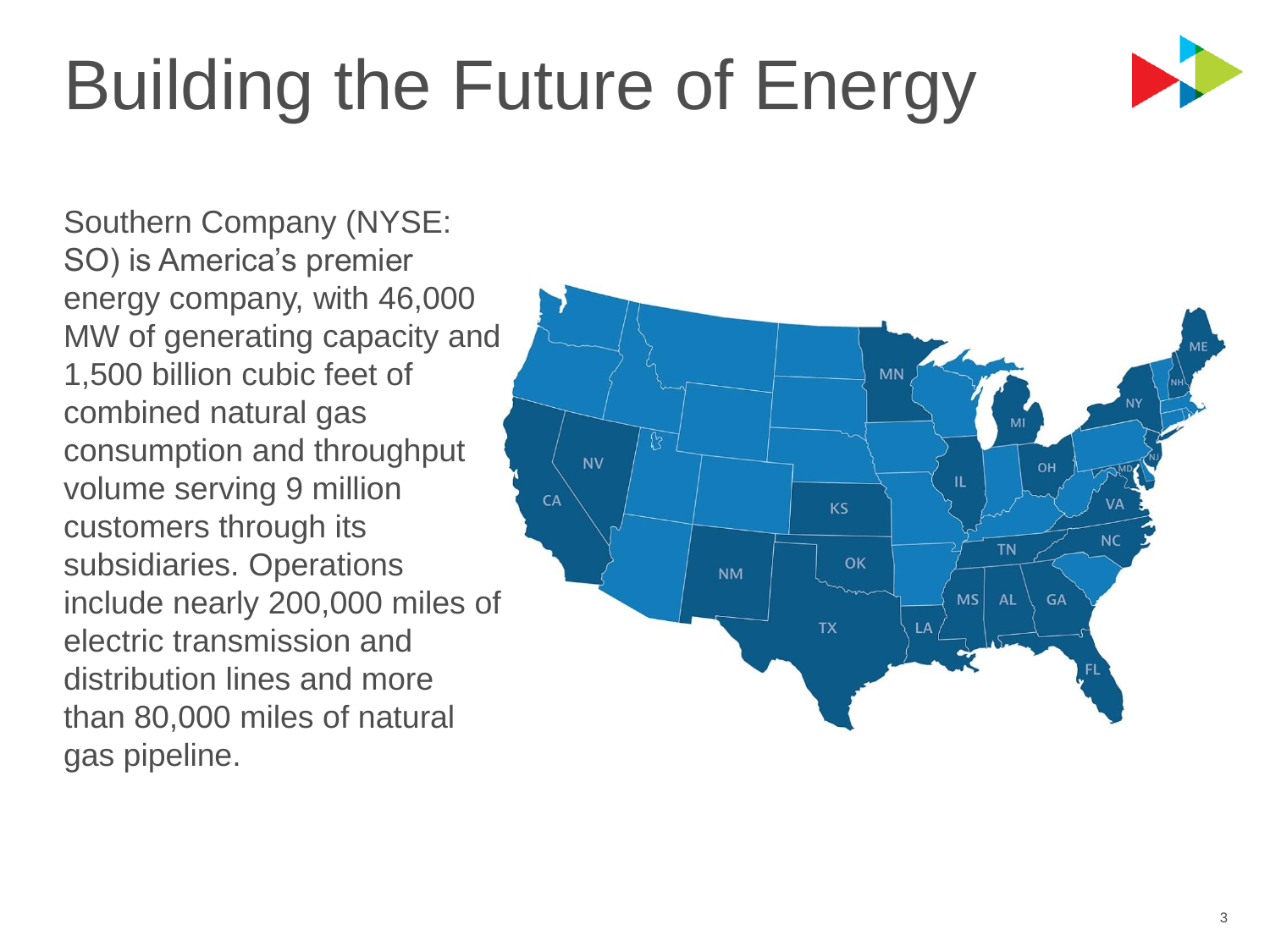# **The economy flourished in 2018, surpassing expectations**

### **The U.S. economy in 2018 will go down as one of the best in the nine-year economic expansion**

### **U.S. Economy Highlights**

- 2018 got off to a roaring start as personal income tax cuts, along with low unemployment, boosted household disposable income and powered strong consumer spending growth.
- For the first time in history, there were more open positions than job seekers in the labor force.
- Inflation, after a long run below the Federal Reserve's target of 2%, stayed at or slightly above the target throughout most of the year, leading to four short-term interest rate hikes in 2018.
- The lower corporate tax rate, combined with a continued U.S. boom in oil and gas fracking, supported business investment.
- The congressional budget deal in February 2018 led to strong U.S. military spending, while spending by state and local governments also picked up.
- Several economic indices posted record highs: Consumer confidence hit an 18-year high in October 2018, ISM nonmanufacturing saw an index-record high in September 2018, and ISM manufacturing surpassed an index reading of 60 for the first time in seven years during February 2018.

| <b>United States, Economic Activity</b><br>(Actual 2018 vs. January 2018 Vintage) | 2018<br><b>Actual</b> | 2018<br><b>Forecast</b> | Change vs.<br><b>Forecast</b> |
|-----------------------------------------------------------------------------------|-----------------------|-------------------------|-------------------------------|
| Real GDP Growth (% change)*                                                       | 2.9%                  | 2.7%                    | ♠                             |
| Core Consumer Price Index (% change)                                              | 2.2%                  | 1.9%                    | ♠                             |
| Total Employment Gains (millions)                                                 | 2.674                 | 2.304                   | $\bullet$                     |
| SOCO Territory Employment (% change)                                              | 1.8%                  | 1.7%                    | $\bullet$                     |
| Manufacturing Employment (% change)                                               | 2.1%                  | 2.1%                    | $\longleftarrow$              |
| Unemployment rate (average)                                                       | 3.9%                  | 3.9%                    | $\qquad \qquad$               |
| Labor Force Participation Rate (average)                                          | 62.8%                 | 62.9%                   | $\ddot{\phantom{1}}$          |
| Housing Starts (millions)*                                                        | 1.262                 | 1.289                   | $\ddot{\phantom{0}}$          |
| Personal Income (% change)                                                        | 4.4%                  | 4.4%                    | نست                           |
| Industrial Production (% change)                                                  | 4.0%                  | 3.3%                    |                               |

#### **United States, Real GDP Growth**



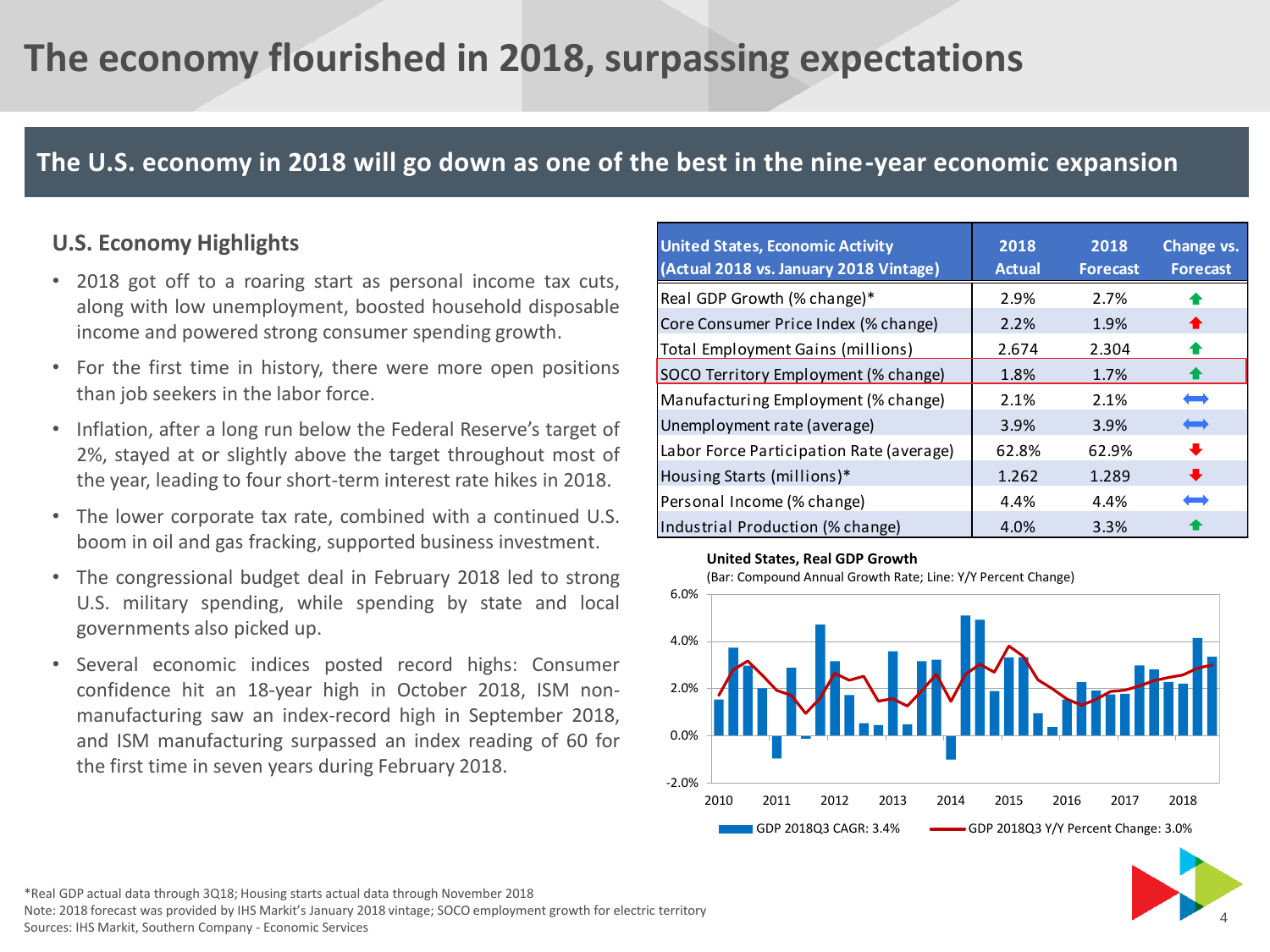# **The fundamentals of the economy remain favorable to the consumer**

### **Elevated consumer confidence, solid job growth and a tight labor market led to modest wage gains**



#### **United States, Labor Market Tightness**



**United States, Annual Employment Growth** 









\*ECI: Employment Cost Index Note: Year-over-year (y/y) Sources: IHS Markit, Southern Company - Economic Services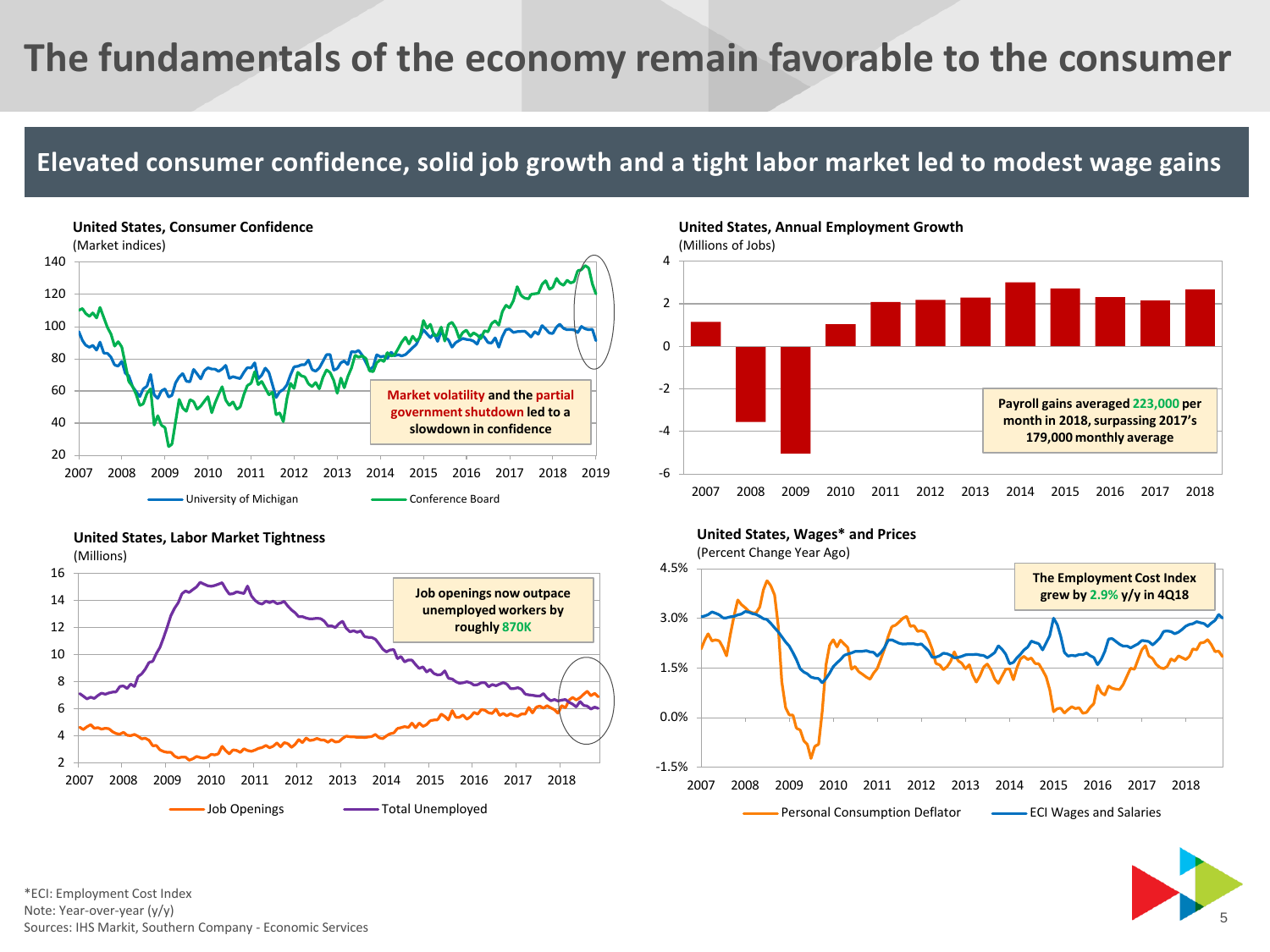# **The U.S. is now the word's largest crude oil producer**

**Weaker global demand and lower oil prices may have a drag on industrial output in 2019**



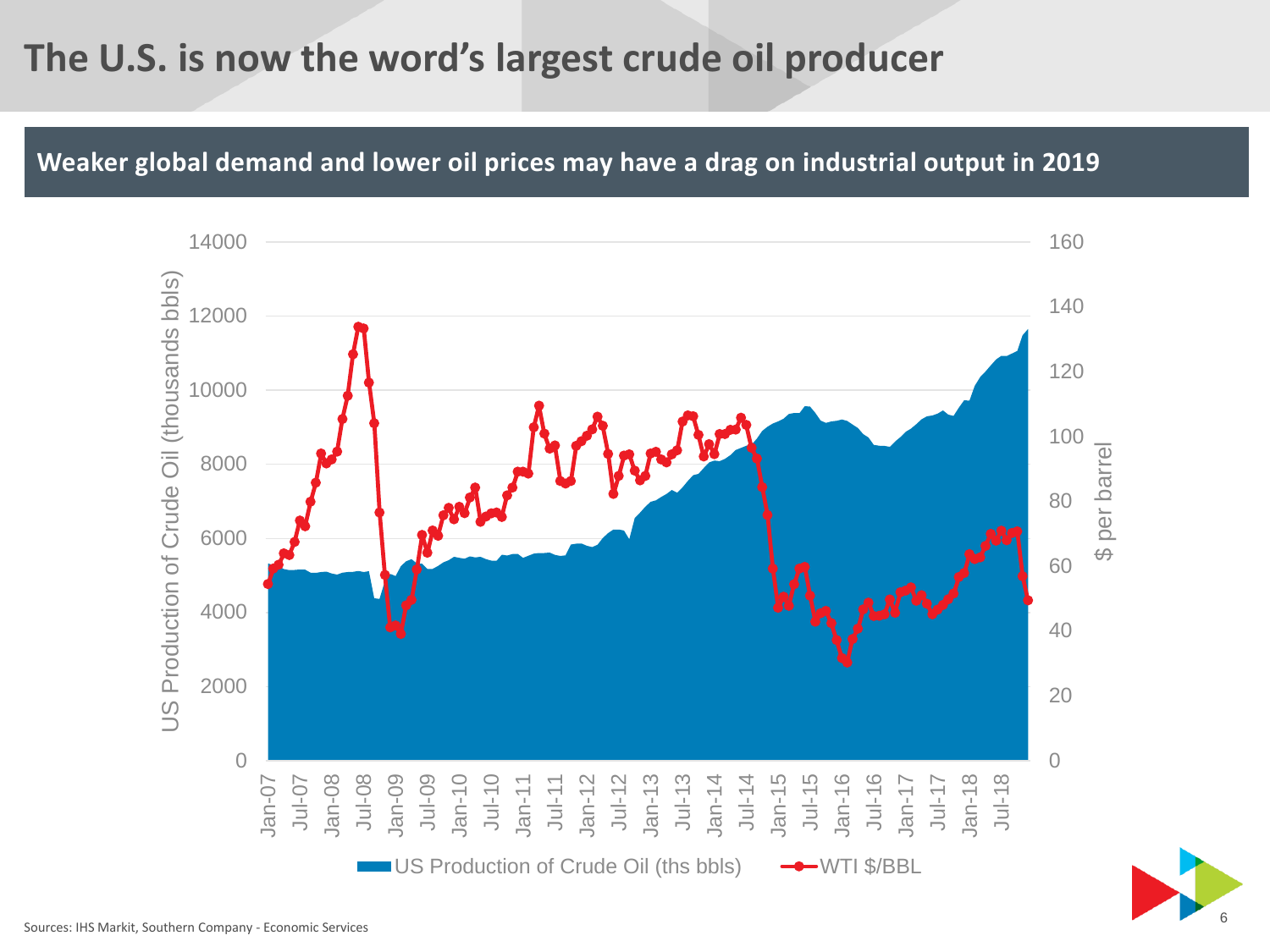# **December's factory activity had largest one month drop since 2008**

**While the index picked up in January, the near-term outlook calls for a slowdown** 



7

### **United States, ISM Manufacturing Index**

Sources: IHS Markit, Southern Company - Economic Services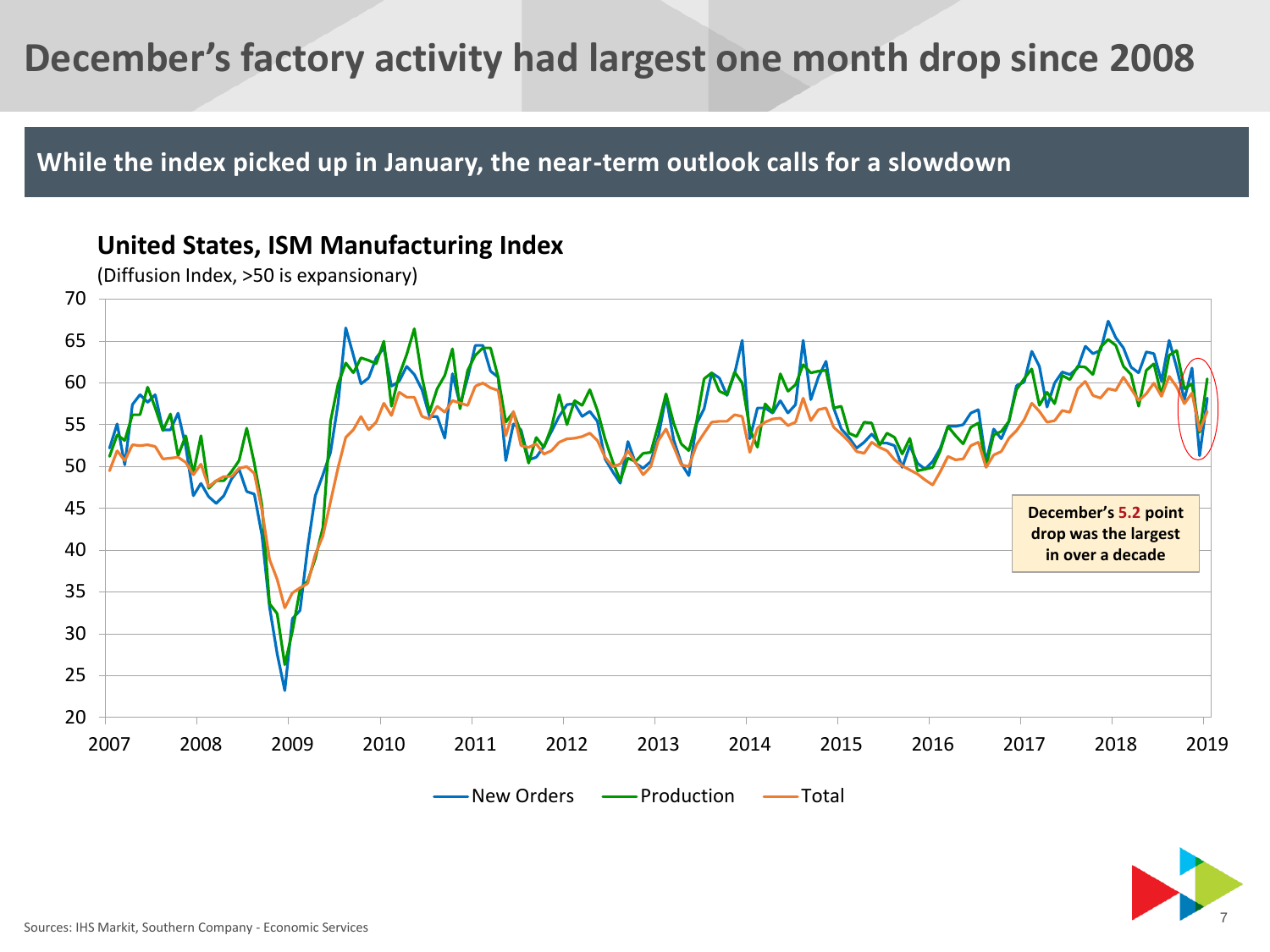# **Year-to-Date 3Q 2018**

### **Eight of Southern Company's top ten industrial segments posted annual growth in the third quarter**

# Southern Company - Top 10 Industrial Segments<br>(Electricity Sales - Percent Change Year Ago)

| <b>Segment</b>                                     | <b>Share</b> | <b>Jan-18</b> | Feb-18                 | <b>Mar-18</b>      | Apr-18                | May-18             | <b>Jun-18</b>      | <b>Jul-18</b>     | Aug-18             | <b>Sep-18</b>      | <b>1Q18</b>     | <b>2Q18</b>        | 3Q18               | 2017                      |
|----------------------------------------------------|--------------|---------------|------------------------|--------------------|-----------------------|--------------------|--------------------|-------------------|--------------------|--------------------|-----------------|--------------------|--------------------|---------------------------|
| Total                                              | 100%         | 1.5           | 4.2                    | 2.2                | $-3.1$                | 1.6                | 3.2                | 2.9               | 0.1                | 4.3                | 2.6             | 0.6                | 2.4                | 0.0                       |
| <b>Chemicals</b>                                   | 14%          | 1.0           | 7.5                    | 4.8                | $-11.3$               | $-1.3$             | 5.2                | $-3.9$            | $-3.7$             | $-6.0$             | 4.3             | $-2.5$             | $-4.5$             | 0.4                       |
| <b>Primary Metals</b>                              | 12%          | 4.9           | 4.6                    | 10.6               | 5.2                   | 12.9               | 10.9               | 5.3               | 1.4                | $-0.5$             | 6.7             | 9.7                | 2.0                | 7.3                       |
| Paper                                              | 10%          | $-10.2$       | $-8.4$                 | $-4.4$             | $-5.9$                | 5.4                | $-2.4$             | 1.7               | $-3.7$             | 0.4                | $-7.7$          | $-1.1$             | $-0.6$             | $-4.0$                    |
| Stone, Clay, Glass                                 | 6%           | 3.3           | 1.4                    | $-2.5$             | 0.6                   | 5.8                | 3.2                | 1.6               | 0.0                | $-0.7$             | 0.7             | 2.9                | 0.3                | $-2.3$                    |
| Transportation                                     | 6%           | 0.8           | 1.0                    | 1.0                | $-3.2$                | 0.3                | 2.3                | 4.1               | 2.9                | 4.4                | 0.9             | $-0.1$             | 3.8                | $-2.5$                    |
| Petroleum                                          | 5%           | $-2.5$        | 1.7                    | 3.0                | 1.0                   | 5.3                | $-9.7$             | 2.5               | 4.5                | 8.7                | 0.6             | $-1.6$             | 5.3                | $-3.0$                    |
| Food                                               | 5%           | 0.2           | 3.0                    | 1.1                | 0.2                   | 2.8                | 0.4                | 0.0               | $-0.2$             | 5.2                | 1.4             | 1.1                | 1.6                | 0.1                       |
| Pipeline                                           | 5%           | 13.5          | 6.1                    | 4.6                | $-5.5$                | $-13.3$            | $-0.8$             | 5.6               | 4.4                | 25.5               | 8.2             | $-6.6$             | 11.5               | 0.6                       |
| <b>Utilities</b>                                   | 5%           | 23.5          | 14.7                   | 15.9               | 14.1                  | $11.5$             | 6.8                | 8.4               | 6.9                | 2.5                | 18.1            | 10.7               | 6.0                | $-5.8$                    |
| Non-Mfg.                                           | 5%           | 5.3           | 6.0                    | 3.5                | 1.8                   | 5.6                | 4.2                | 6.7               | 5.7                | 10.5               | 5.0             | 3.9                | 7.6                | $-1.1$                    |
| <b>Weather Impact</b><br>(Percent Change Year Ago) |              | HDH<br>187.3  | <b>CDH/HDH</b><br>69.8 | <b>HDH</b><br>12.2 | <b>CDH</b><br>$-46.6$ | <b>CDH</b><br>40.4 | <b>CDH</b><br>35.0 | <b>CDH</b><br>8.1 | <b>CDH</b><br>11.5 | <b>CDH</b><br>59.9 | CDH/HDH<br>63.5 | <b>CDH</b><br>17.9 | <b>CDH</b><br>22.1 | <b>CDH/HDH</b><br>$-11.0$ |

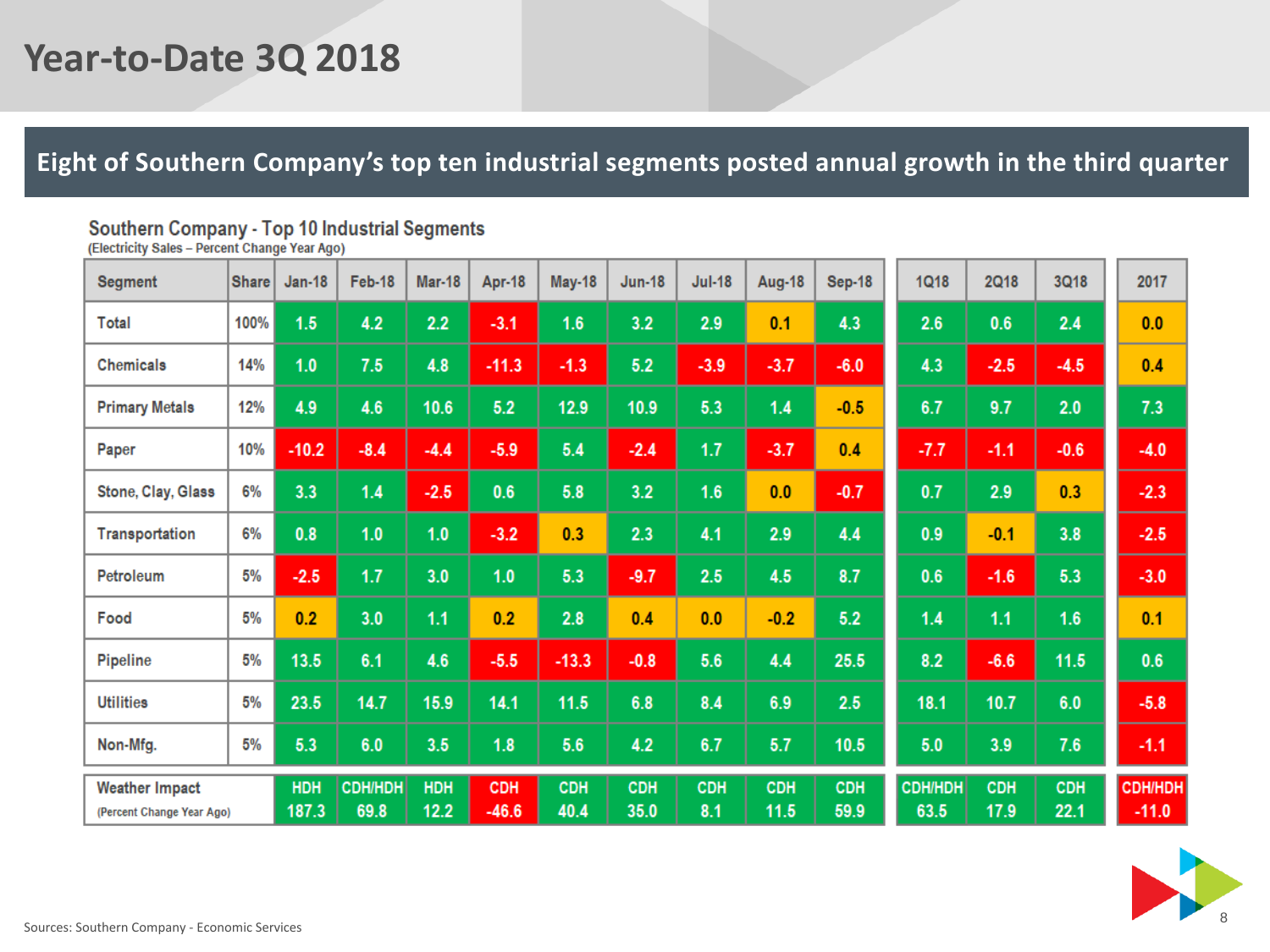# **Trade war tensions between the U.S. and China persist**

### **The U.S. is expected to raise import taxes from 10% to 25% for \$200 billion in Chinese goods**

### **Recent Developments:**

- In 2018, the Trump administration announced tariffs on about \$250 billion of imports from China on the basis that trade with the country was detrimental to the U.S. economy, as defined in Section 301 of the Trade Act of 1974.
- The situation had since calmed down, and the U.S. administration, after a productive meeting during the G-20 Buenos Aires summit, decided to postpone the increase of the tariff on that tranche to 25% to March 1<sup>st</sup>.
- However, President Trump announced last week that it was "unlikely" he would meet with his Chinese counterpart, XI Jinping, before the crucial March deadline.

| Value of 2017 Imports  |                                |                      |                                  |        |  |  |  |
|------------------------|--------------------------------|----------------------|----------------------------------|--------|--|--|--|
| (Billions of Dollars)  | <b>U.S. Imports From China</b> |                      | <b>Chinese Imports From U.S.</b> |        |  |  |  |
| <b>Round 1</b>         | <b>Capital Goods</b>           | \$21                 | <b>Capital Goods</b>             | \$1    |  |  |  |
|                        | Intermediate Goods             | \$26.5               | Intermediate Goods               | \$31.5 |  |  |  |
|                        | <b>Transport Equipment</b>     | \$21                 | <b>Transport Equipment</b>       | \$4    |  |  |  |
|                        | <b>Consumer Goods</b>          | \$0.5 Consumer Goods |                                  | \$14.0 |  |  |  |
|                        | Total                          |                      | \$50 Total                       | \$50   |  |  |  |
| <b>Round 2</b>         | <b>Capital Goods</b>           | \$50.0               | <b>Capital Goods</b>             | \$15.6 |  |  |  |
|                        | Intermediate Goods             |                      | \$100 Intermediate Goods         | \$40   |  |  |  |
|                        | <b>Consumer Goods</b>          |                      | \$48.0 Consumer Goods            | \$4.2  |  |  |  |
|                        | Other                          | \$2.0                | <b>Other</b>                     | \$0    |  |  |  |
|                        | Total                          | \$200 Total          |                                  | \$60   |  |  |  |
| <b>Without Tariffs</b> | <b>Remaining Chinese Goods</b> |                      | \$255 Remaining U.S. Goods       | \$20   |  |  |  |

#### **Value of 2017 Imports**

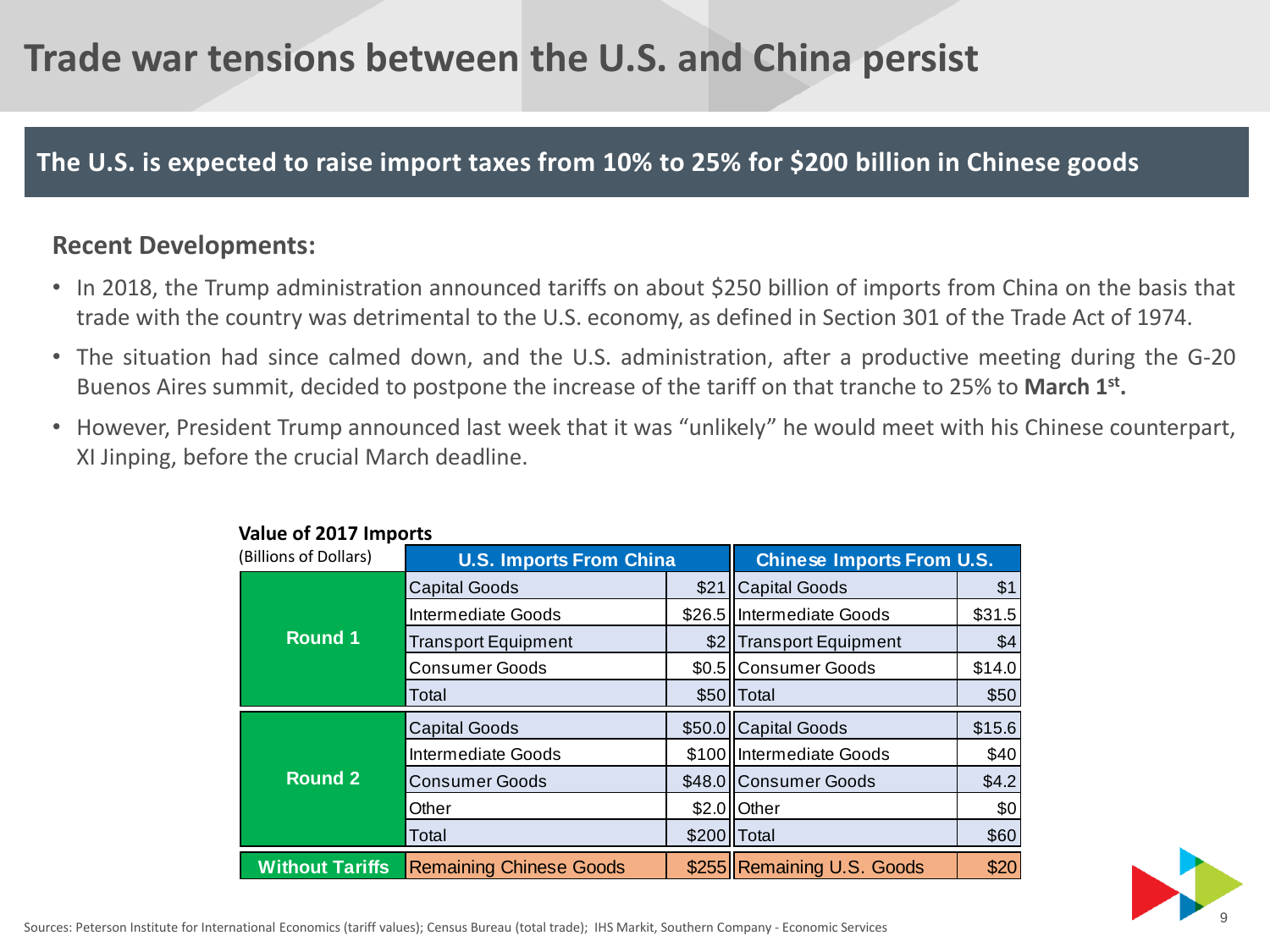# **E-commerce and small high-density stores changing retail landscape**

**U.S. online sales rose by 10.8% while department stores sales fell by 0.2% y/y in November 2018**

**Unites States, Retail Sales**



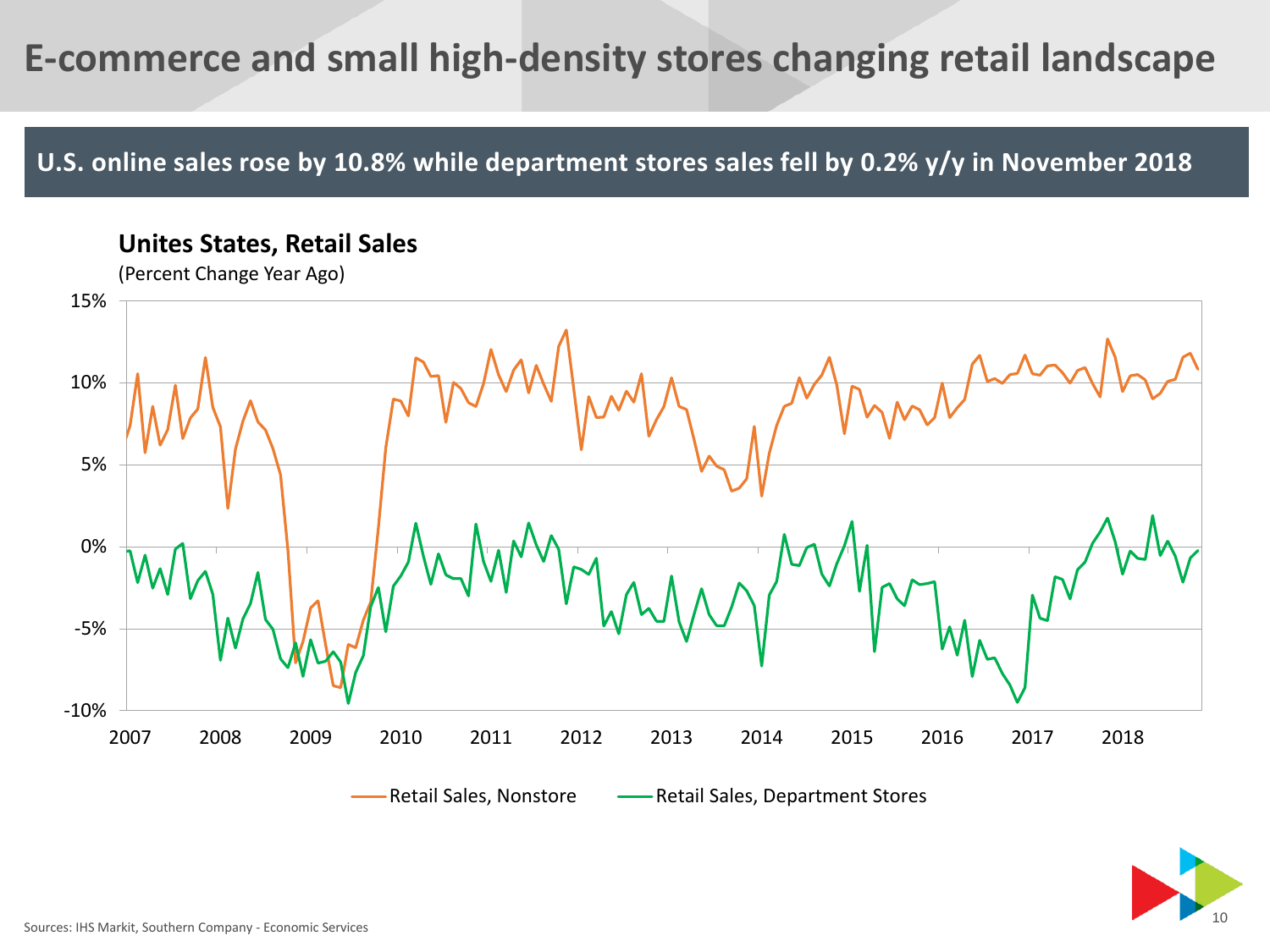# **Net migration patterns: which states are filling up the fastest?**

**Georgia's total net migration is expected to grow at an average of 63K over the next five years**



(Average Annual Growth)



Powered by Bing © GeoNames, MSFT, Navteq



Note: Includes both domestic and international net migration Sources: IHS Markit, Southern Company - Economic Services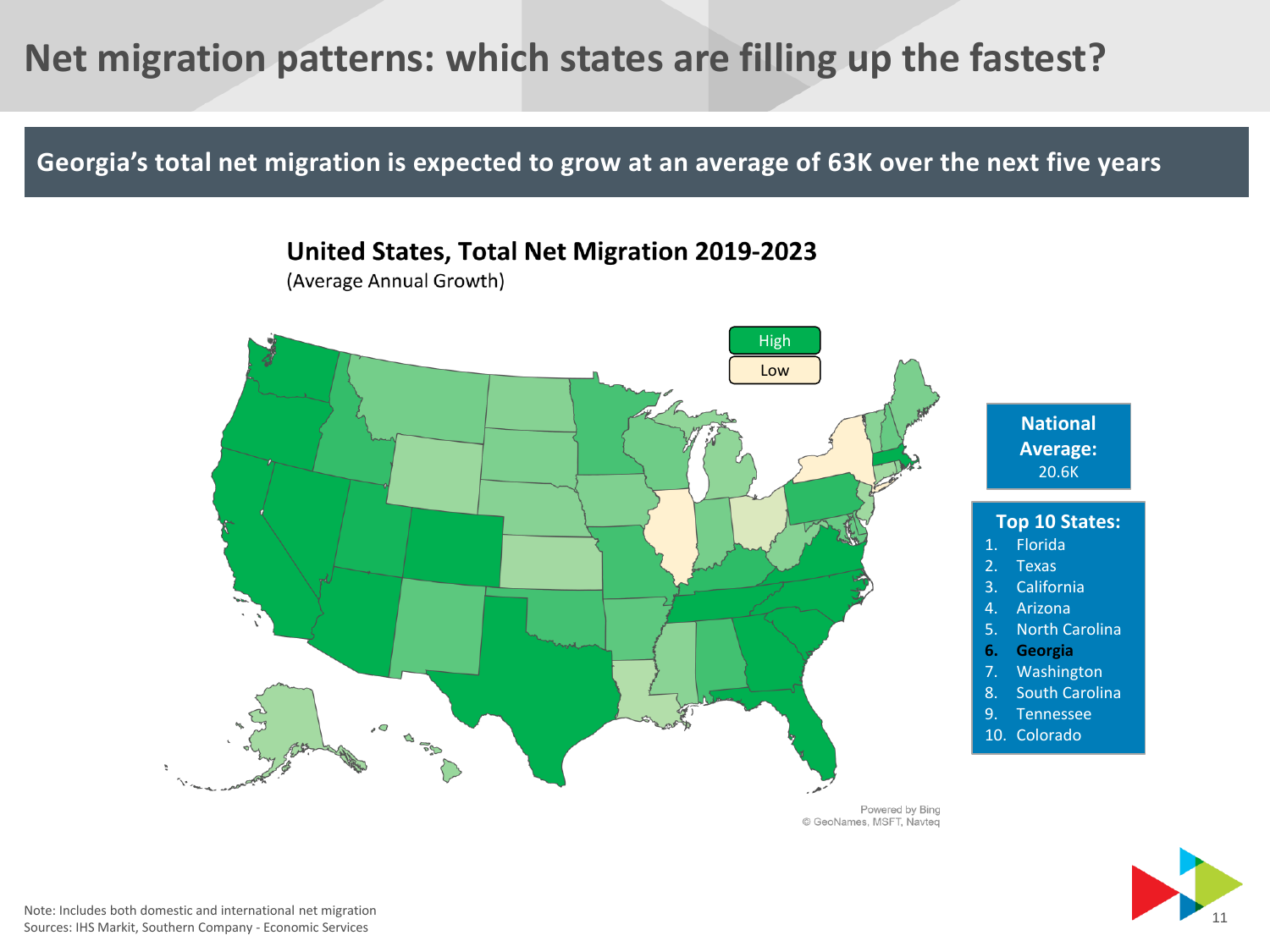# **A fast-growing population supports economic growth in our region**

**The Southeast continues to outpace the U.S. in population growth, boosted by net migration**

### **United States, Population Growth**





Note: Southeast pertains to Southern Company's electric business territory Sources: IHS Markit, Southern Company - Economic Services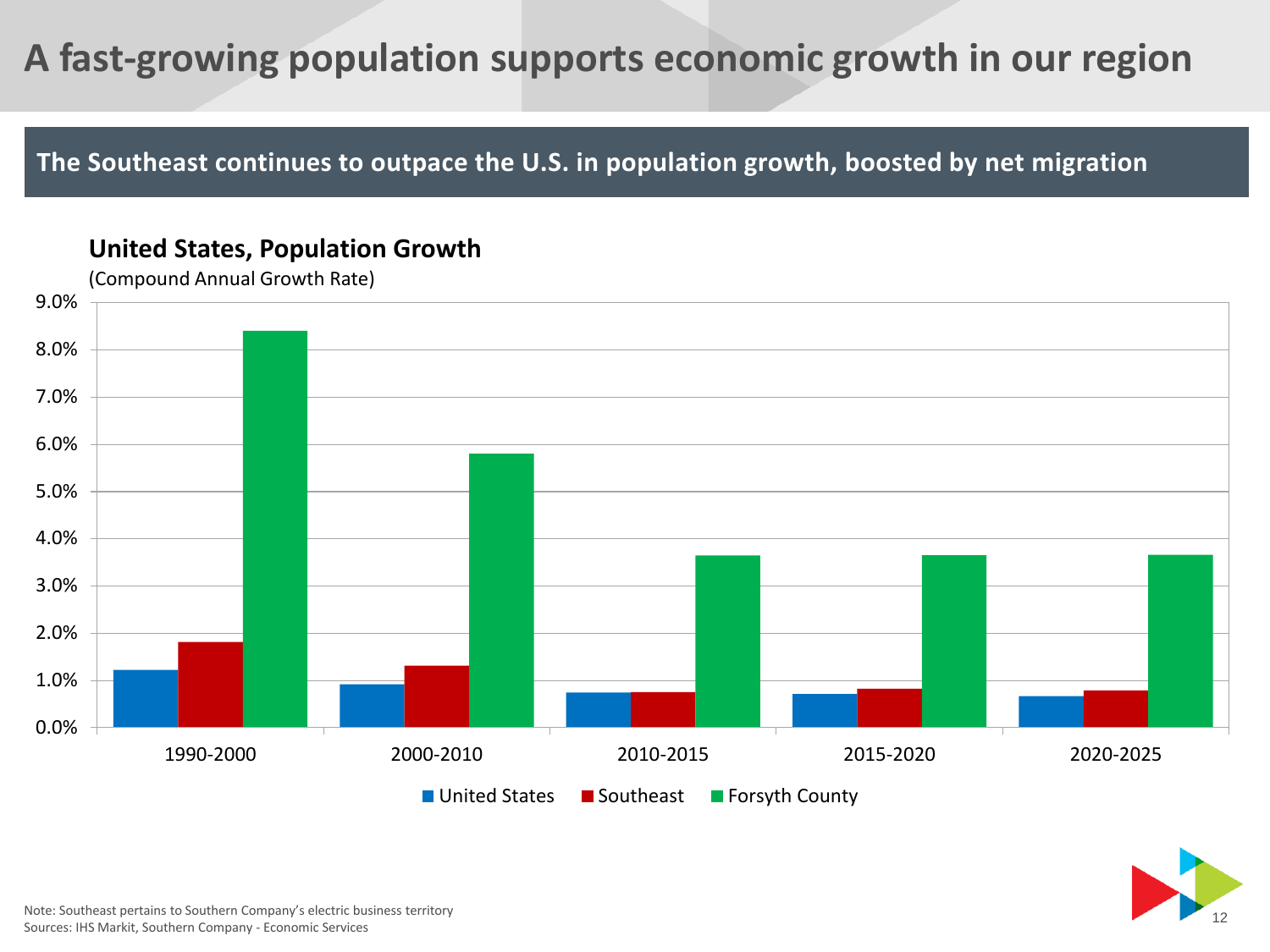# **Household growth and housing demand back to pre-recession levels**

**The recent pace of new residential construction seems to be more in line with population growth**



### **Forsyth County, Housing Demand and Supply**

\*Total permits historical data through 2017; Households historical data through 2010 Note: Shading denotes recession Sources: IHS Markit, Southern Company - Economic Services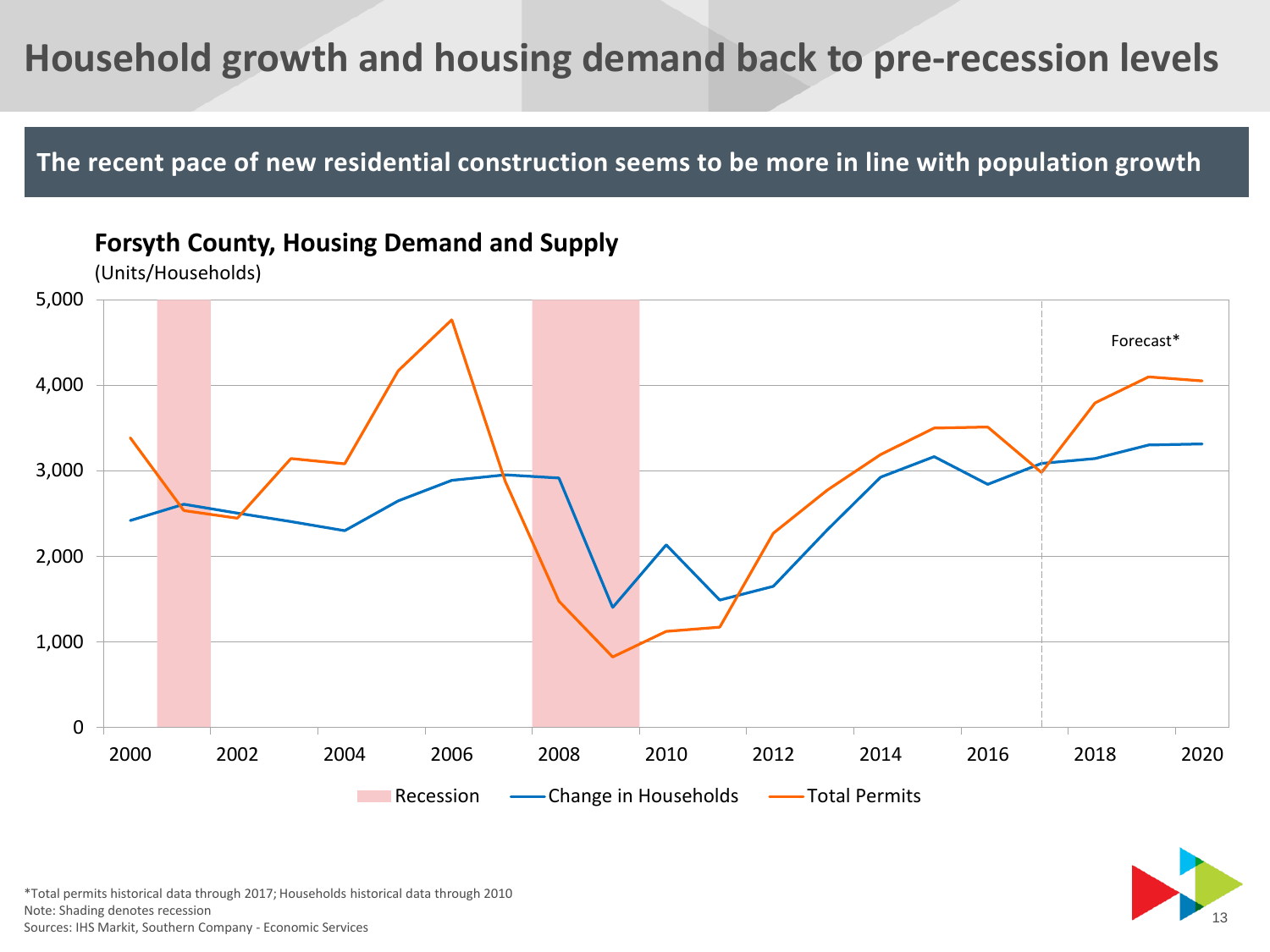# **Are the good times behind us?**

### **A slowdown seems inevitable as waning fiscal stimulus and rising rates weaken demand**



#### **United States, Annual Employment Growth**



**United States, Effective Federal Funds Rate** (Percentage)



#### **United States, Real Consumer Spending**

(Percent Change)



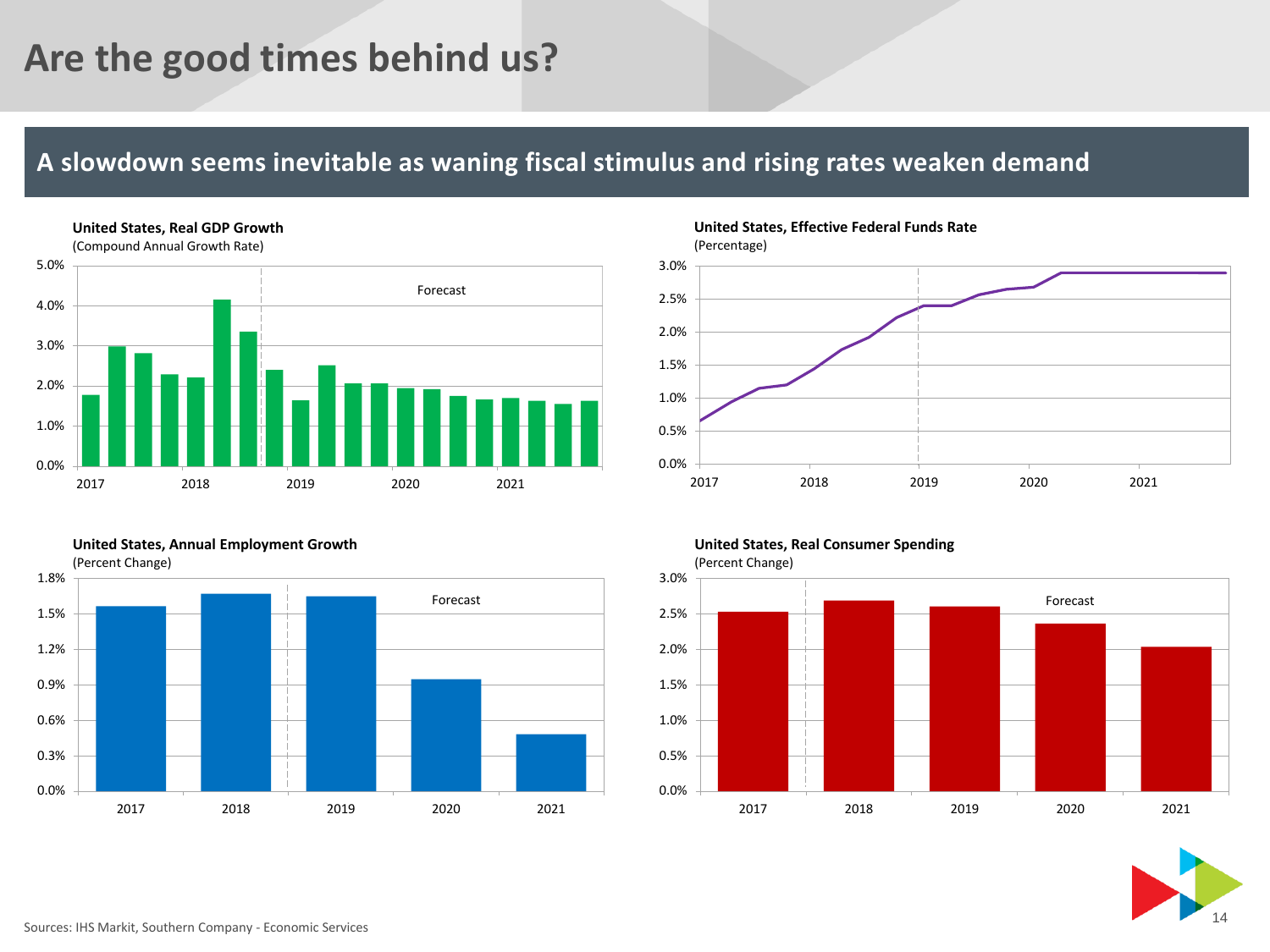# **Georgia's economy: competitive advantages & disadvantages**

### **Payrolls are projected to rise 1.6% y/y between 4Q18 and 4Q19, a net gain of more than 70K jobs**

### **Advantages:**

- $\checkmark$  Geographic location: well-positioned for transportation and distribution services, home to world's busiest airport and major U.S. seaport
- $\checkmark$  Business affordability: right-to-work laws, low tax rates, cheaper real estate in comparison to the West and Northeast
- $\checkmark$  Population: forecast to continue growing at a robust pace, younger, favorable domestic and international in-migration
- $\checkmark$  Industrial mix: strong presence in food processing and carpet manufacturing

### **Disadvantages:**

- ❖ Educational attainment: lower-than-average education levels (exception is Atlanta metro) relative to national average
- ❖ Housing availability: decline in housing inventory and above-average increases in housing prices raising concerns of affordability, particularly in the Atlanta metro

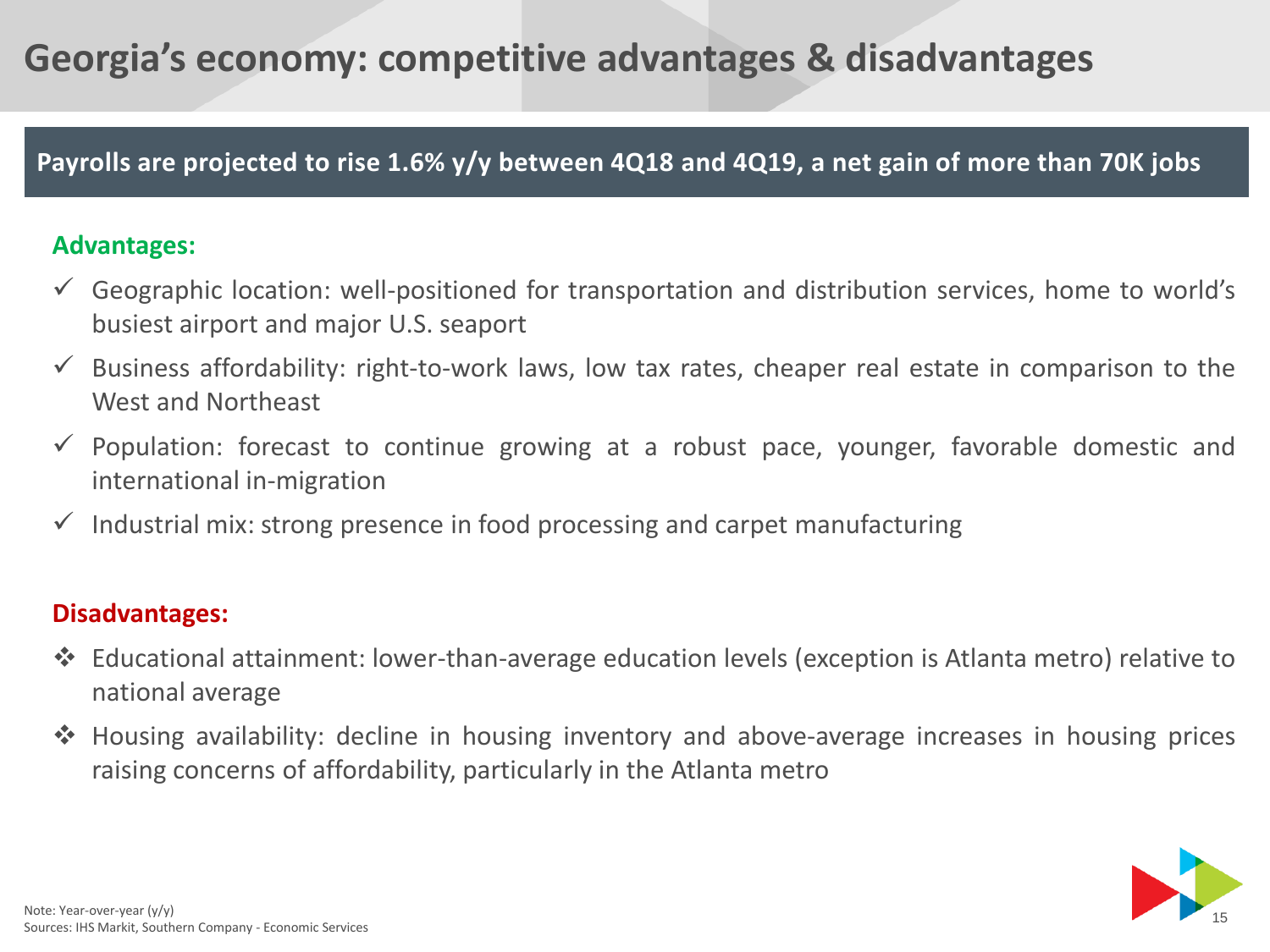# **Downside risks to Georgia's economic expansion**

### **Rising interest rates are leading to declines in homebuilding, investment, and consumer spending**

#### **Labor market tightening:**

• Anti-immigration policies threaten state's ability to bring in talent from abroad, potentially slowing down business expansions.

#### **Demographic shift (long-term):**

The expected increase in retirees from the baby boom generation will place pressure on state and federal government programs and the local work force.

#### **Trade policy:**

• Continued escalation of trade disputes with other countries, particularly China, may lead to heightened, adverse consequences on mediumterm U.S. growth because of elevated input costs incurred by businesses.



(Year-to-Date through September 2018)



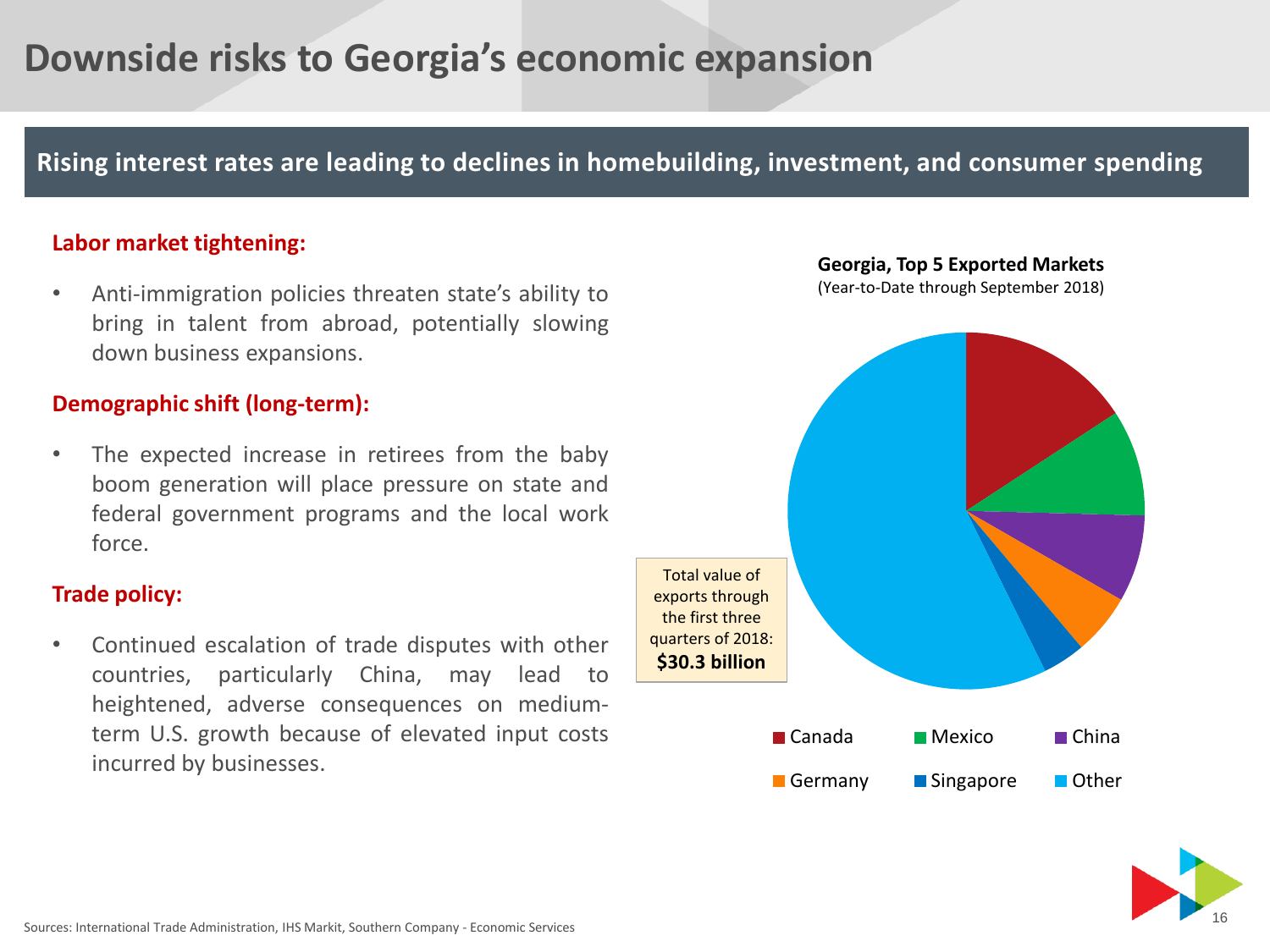# **The U.S. labor force participation rate remains historically low**

### **Trends within demographic groups help account for shifts in the labor force participation rate**



**United States, Labor Force Participation Rate** 

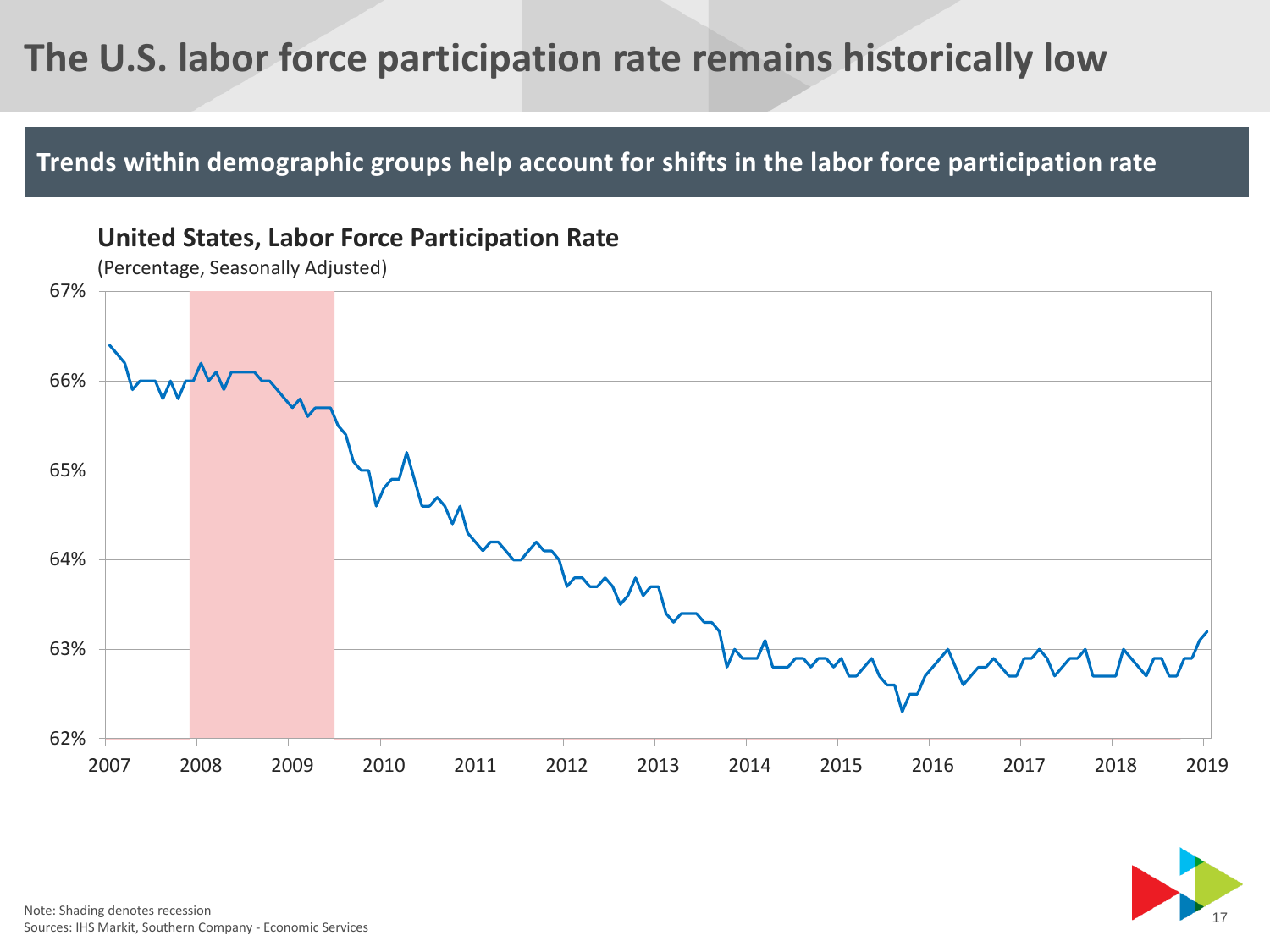# **Economic policy uncertainty in the U.S. remains fairly elevated**

**EPU index measures the share of U.S. newspaper commentary on economic policy uncertainty**

### **United States, Economic Policy Uncertainty Index**

(7-day moving average of the share of U.S. newspaper stories describing economic policy uncertainty)



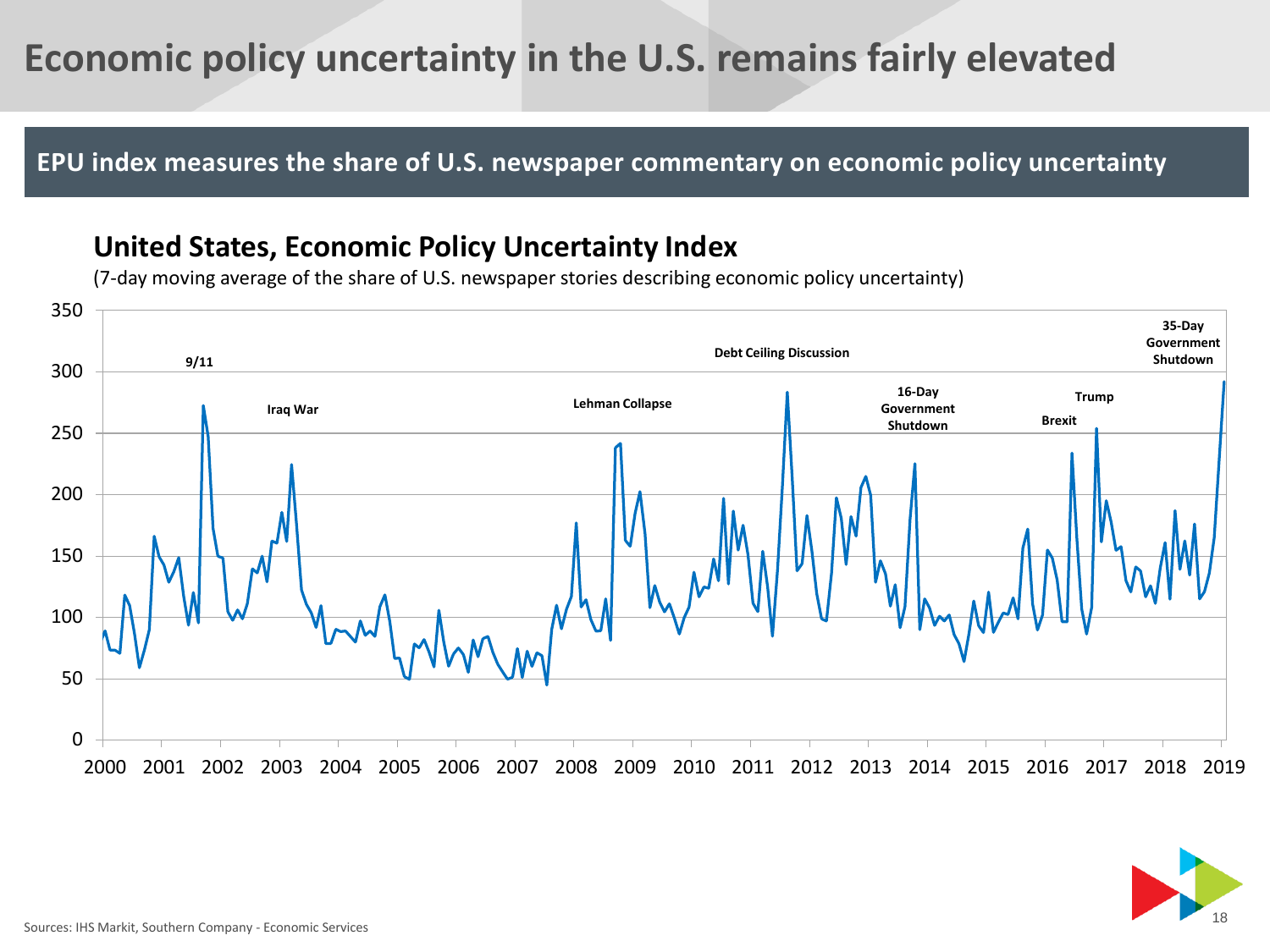# **But let's not talk ourselves into a recession… at least not in 2019**

### **In the near term, several factors will drive above-trend growth of aggregate demand and GDP:**

### **Drivers for economic growth in 2019:**

- $\checkmark$  The 2017 Tax Cuts and Jobs Act (TCJA) will spur private final demand, while the Bipartisan Budget Act of 2018 (BBA18) will spur government spending;
- $\checkmark$  Interest rates, while rising, remain low;
- $\checkmark$  Recent gains in wealth, employment, and compensation, along with elevated consumer confidence, support solid growth of consumer spending despite the fourth-quarter drop in stock prices;
- $\checkmark$  A further increase in housing starts is necessary to accommodate annual household formations, projected at nearly 1.4 million, without ongoing declines in the housing vacancy rate;
- $\checkmark$  Foreign growth, while having peaked, remains supportive of US exports.

### **However, the outlook starts to shift in 2020:**

❖ GDP growth from the third quarter of 2018 through the fourth quarter of 2019 is projected to average a firm 2.3%. However, 2020 sees a transition from above-trend to below-trend growth that persists through 2025.

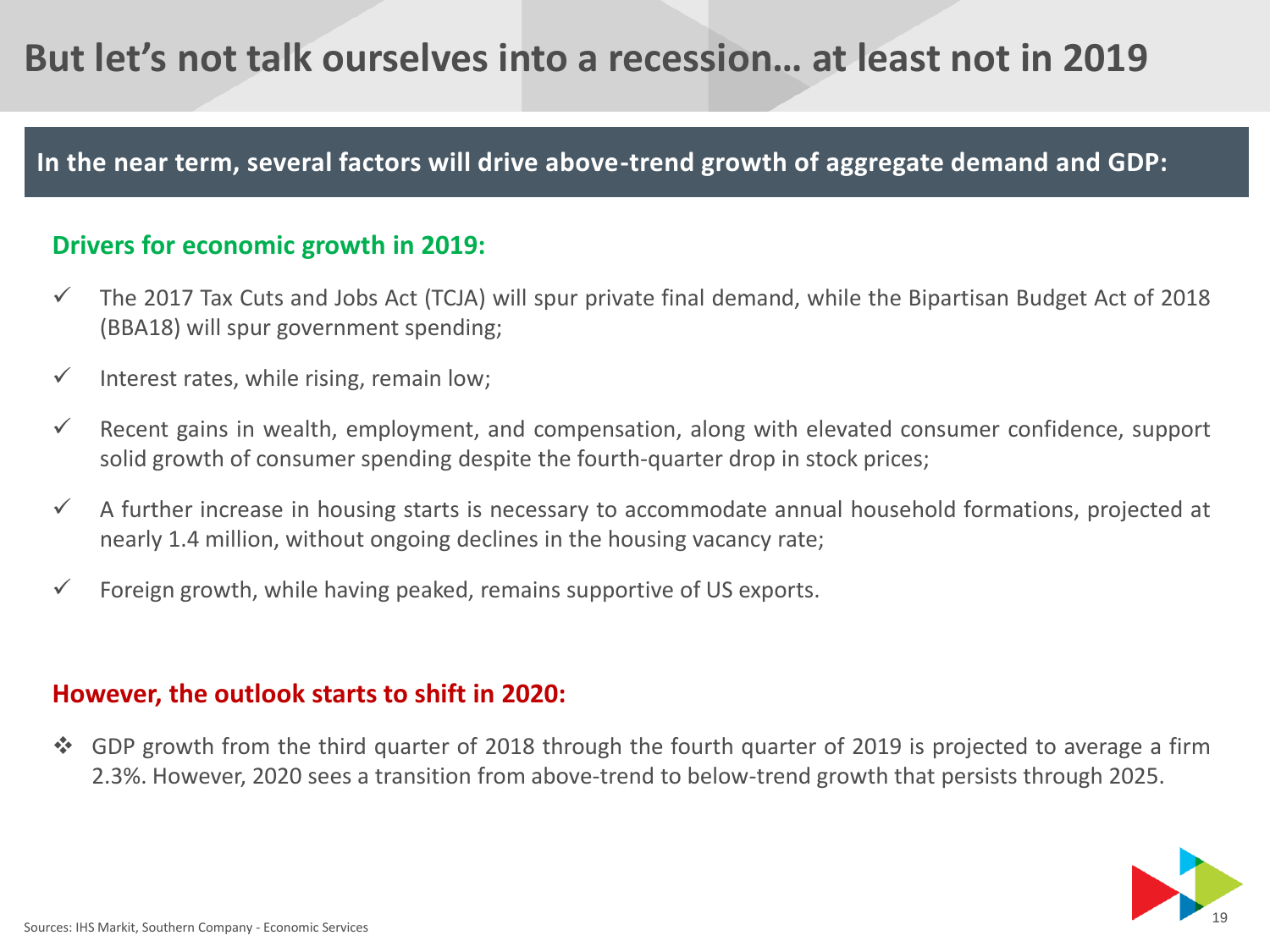# **U.S. growth is projected to slow in 2019, but remain above trend**

### **Recent changes in financial conditions will contribute to somewhat slower growth in the near-term**

#### **Potential Risks in 2019**

- **Slowing global growth:** Global growth is downshifting, with the advanced economies' GDP growth set to weaken considerably this year.
- **Oil supply volatility:** Given the shale oil producers' tendency to overproduce when prices are high and the Saudis' tendency to reduce output when prices are low, we can expect oil prices to remain volatile for the foreseeable future.
- **U.S.-China tensions:** Unresolved disputes between the U.S and China, over a host of economic and geopolitical issues, could escalate and potentially damage the global economy.
- **Volatility in the stock market:** Equity-market declines seen during the fourth quarter of 2018 will further trim the nearterm's GDP-growth outlook.
- **Tightening monetary policy:** The Federal Reserve is expected to continue gradually raising the federal funds rate and slowly shrinking its balance sheet.
- **Partial government shutdown:** Despite the interim reopening of the federal government, the 35-day shutdown will cost the U.S. economy roughly \$3 billion in reduced output during 2019.





#### Sources: Congressional Budget Office (CBO), IHS Markit, Southern Company - Economic Services